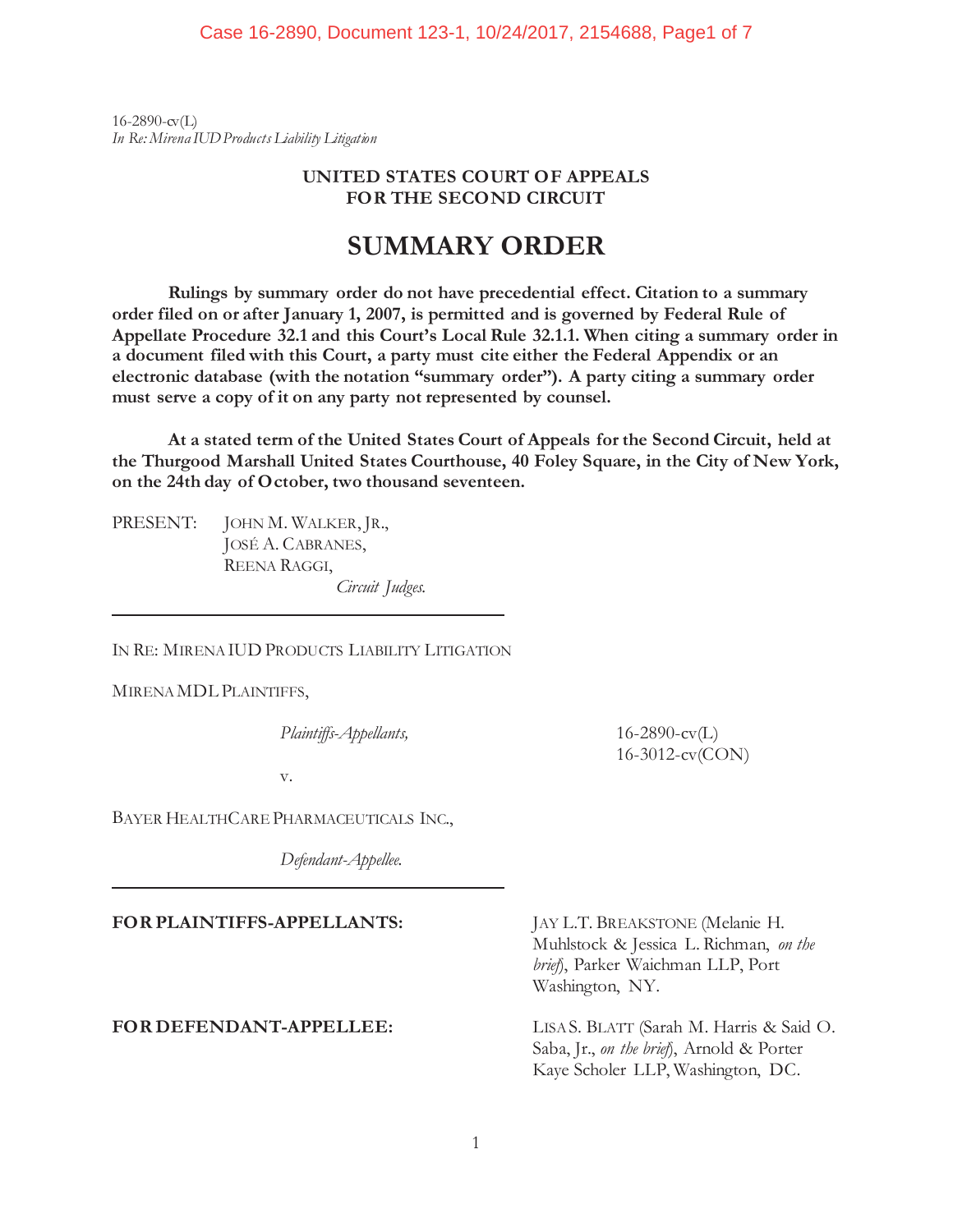Shayna S. Cook & Brian P. O'Donoghue, Goldman Ismail Tomaselli Brennan & Baum LLP, Chicago, IL.

Michael X. Imbroscio, Paul W. Schmidt, & Phyllis A. Jones, Covington & Burling LLP, Washington, DC.

William P. Harrington, Bleakley Platt & Schmidt, LLP, White Plains, NY.

E. James Shepherd, Shook Hardy & Bacon LLP, Houston, TX.

# **FOR** *AMICI CURIAE* **IN SUPPORT OF** Brian D. Boone (David Venderbush, New **DEFENDANT-APPELLEE:** York, NY, *on the brief*), Alston & Bird LLP,

Charlotte, NC, *for* the Chamber of Commerce of the United States of America and Pharmaceutical Research and Manufacturers of America.

Appeal from a judgment of the United States District Court for the Southern District of New York (Cathy Seibel, *Judge*).

# **UPON DUE CONSIDERATION WHEREOF, IT IS HEREBY ORDERED, ADJUDGED, AND DECREED** that the July 29, 2016 judgment of the District Court be and hereby is **AFFIRMED**.

Plaintiffs-appellants, women who were injured when the intrauterine device ("IUD") Mirena injured their uteruses ("Plaintiffs"), appeal the July 29, 2016 judgment of the District Court. On appeal, Plaintiffs argue that the District Court improperly excluded their expert witnesses on general causation in a March 8, 2016 Opinion and Order, and improperly granted summary judgment for defendant-appellee Bayer Pharmaceuticals Inc. ("Bayer") in a July 28, 2016 Opinion and Order, thereby terminating the multi-district litigation ("MDL"). We assume the parties' familiarity with the underlying facts, the procedural history of the case, and the issues on appeal.

Mirena is a plastic, T-shaped, 1.26 by 1.26 inch IUD that delivers the hormone levonorgestrel ("LNG") into the uterus to prevent pregnancy. Plaintiffs are women from across the country who were injured when Mirena perforated, became embedded in, and/or migrated from their uteruses. Plaintiffs sued the manufacturer of Mirena, Bayer, alleging negligence, strict liability, manufacturing defect, design defect, failure to warn, breach of warranty (implied and express), negligent misrepresentation, fraud, and various state-specific statutory violations. In 2013, the nearly 1,300 cases were certified as part of this MDL. Several were chosen to be part of an Initial Disposition Pool and went through full discovery.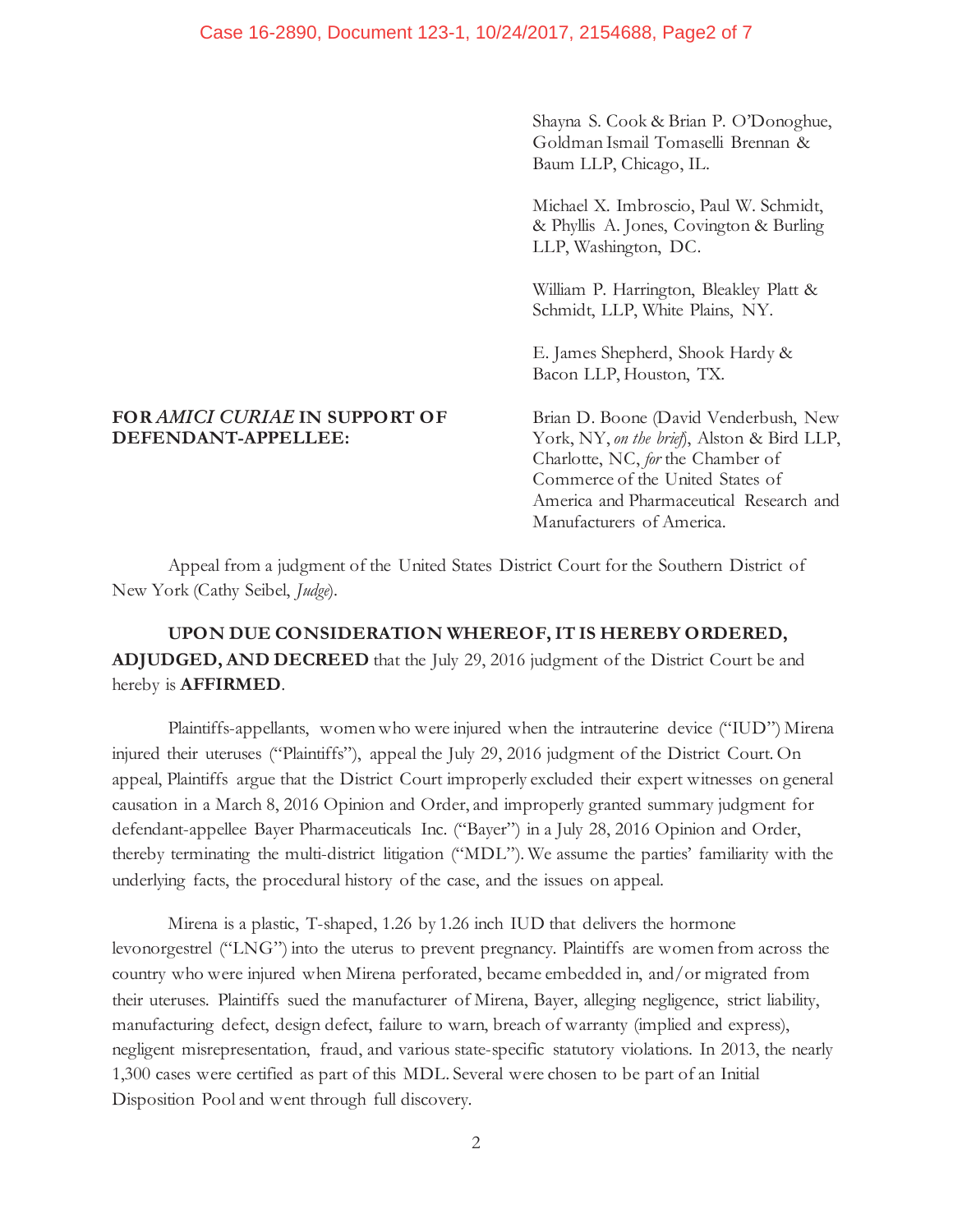#### Case 16-2890, Document 123-1, 10/24/2017, 2154688, Page3 of 7

At bottom, the MDL is about *when* Mirena perforated Plaintiffs' uteruses. Both parties agree—and Bayer has always warned—that Mirena can injure a woman's uterus *during insertion* and afterward migrate outside the uterus (what is called "primary perforation"). But the parties disagree about whether, in the absence of an injury at the time of insertion, Mirena can *later* perforate and migrate from a uterus (what is called "secondary perforation"). Bayer did not warn about the possibility of post-insertion, secondary perforation, and thus is exposed to liability if secondary perforation in fact occurred.

The instant appeal concerns the evidence Plaintiffs proffered to establish general causation of secondary perforation by Mirena. General causation concerns whether the type of injury at issue can be caused by the product. Plaintiffs principally proffered three categories of evidence for general causation of secondary perforation: 1) statements from Bayer employees, including short excerpts from a handful of Bayer employee emails, a PowerPoint presentation slide, and a sentence in a deposition all appearing to say that secondary perforation can occur; 2) the 2014 change Bayer made to the Minera warning label; and 3) expert witnesses.

On March 8, 2016, the District Court issued an Opinion and Order excluding all of Plaintiffs' experts on general causation because, it found, their testimony was not reliable and thus not helpful to the trier of fact. The District Court emphasized that the expert opinions all assumed the existence of the very fact in dispute—the possibility of secondary perforation—and then "worked backwards to hypothesize a mechanism by which it might occur." Joint App'x at 349. The District Court also applied the *Daubert* factors to each witness, finding that none of their tests had known error rates, none was subject to peer review, none was generally accepted in the scientific community, all had been developed for the purpose of litigation, and most used tests that are not easily replicable.

Bayer then filed an omnibus motion for summary judgment in the MDL docket, arguing that expert witnesses were necessary to prove general causation and thus Plaintiffs, lacking any such witnesses, could not prove general causation. Plaintiffs responded that summary judgment was inappropriate because a reasonable jury could find general causation on the basis of the admissible evidence, in particular the employee statements and the 2014 label change.

On July 28, 2016, the District Court granted summary judgment to Bayer and terminated the entire MDL. The District Court found, first, that in all fifty states expert witness testimony is typically required to prove causation in complex medical device cases. Second, assuming *arguendo* that Federal Rule of Evidence 801(d)(2) admissions could substitute for expert testimony in some jurisdictions, the District Court found that the "admissions" here were too ambiguous to do so.

Judgment was entered on July 29, 2016. This appeal followed.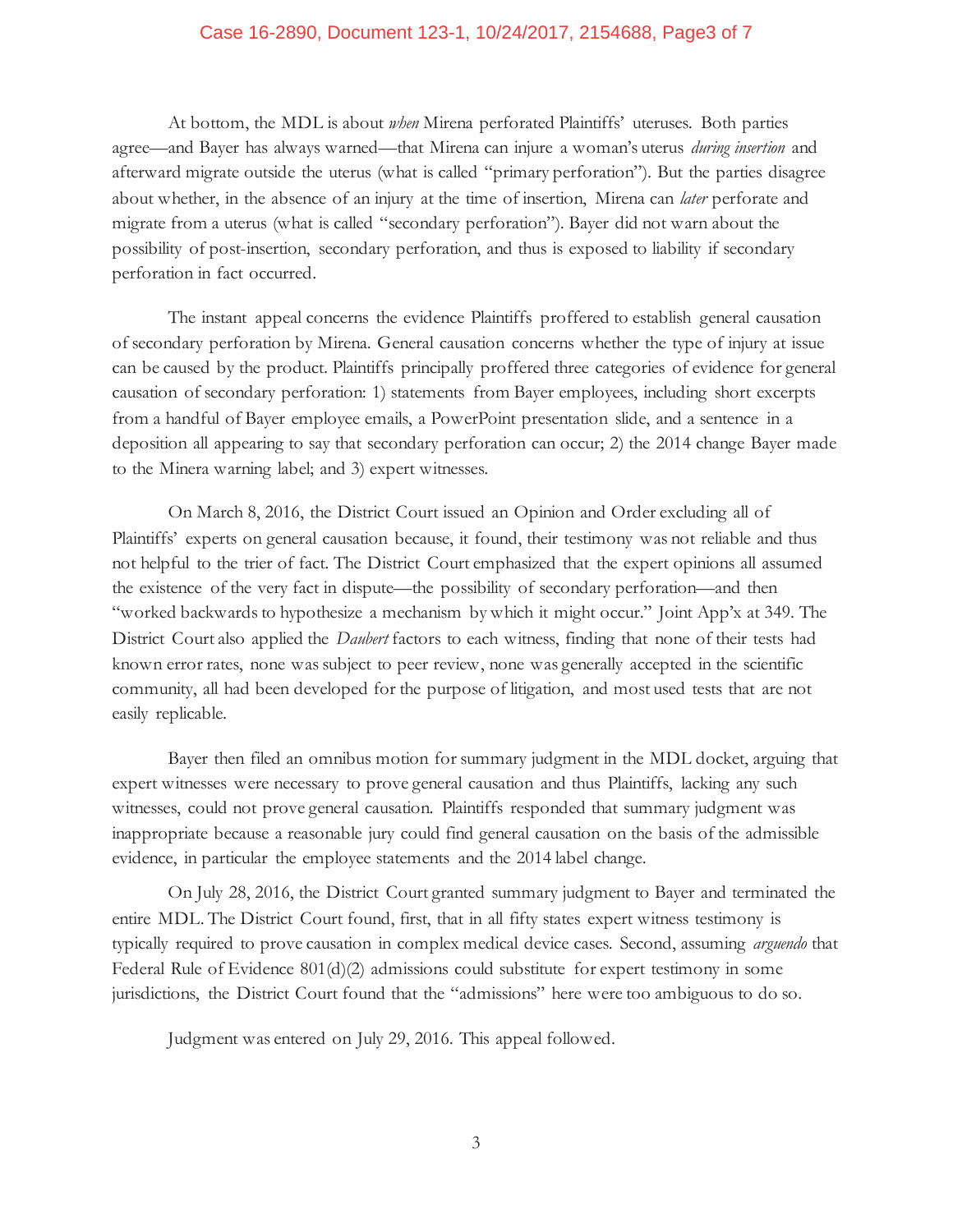#### **STANDARD OF REVIEW**

This Court "review[s] the district court's decision to admit or exclude expert testimony under a highly deferential abuse of discretion standard." *Zuchowicz v. United States*, 140 F.3d 381, 386 (2d Cir. 1998). Accordingly, a district court Rule 702 ruling "will be reversed only for manifest error." *United States v. Tin Yat Chin*, 371 F.3d 31, 40 (2d Cir. 2004). "That standard applies as much to the trial court's decisions about how to determine reliability as to its ultimate conclusion." *Kumho Tire Co. v. Carmichael*, 526 U.S. 137, 152 (1999).

This Court reviews a district court's award of summary judgment *de novo*, "constru[ing] the evidence in the light most favorable to the [losing party]" and "drawing all reasonable inferences and resolving all ambiguities in [its] favor." *Darnell v. Pineiro*, 849 F.3d 17, 22 (2d Cir. 2017) (internal quotation marks omitted). This Court "will affirm only when 'there is no genuine dispute as to any material fact and the movant is entitled to judgment as a matter of law." In re 650 Fifth Ave.  $\mathcal{O}^*$ *Related Props.*, 830 F.3d 66, 86 (2d Cir. 2016) (quoting Fed. R. Civ. P. 56(a)).

#### **DISCUSSION**

# **I. The District Court Properly Excluded Plaintiffs' Expert Witnesses on General Causation under** *Daubert*

We first consider whether, in its March 8, 2016 Opinion and Order, the District Court properly excluded three of Plaintiffs' expert witnesses on general causation: Dr. Young, Dr. Jarrell, and Dr. Wray. Upon review, we conclude that it did.

In *Daubert*, the Supreme Court provided a non-exhaustive list of factors for a district court to consider when determining whether an expert's specialized knowledge will assist the trier of fact. *Daubert v. Merrell Dow Pharm., Inc.*, 509 U.S. 579 (1993). The *Daubert* factors include: "[1] the theory's testability, [2] the extent to which it has been subjected to peer review and publication, [3] the extent to which a technique is subject to standards controlling the technique's operation, [4] the known or potential rate of error, and [5] the degree of acceptance within the relevant scientific community." *United States v. Romano*, 794 F.3d 317, 330 (2d Cir. 2015) (internal quotation marks omitted). "These factors do not constitute . . . a definitive checklist or test," and the inquiry "will necessarily vary from case to case." *Amorgianos v. Nat'l R.R. Passenger Corp.*, 303 F.3d 256, 266 (2d Cir. 2002) (internal quotation marks omitted).

In its careful and well-reasoned Opinion and Order, the District Court identified numerous problems with the Plaintiffs' experts, but three are particularly noteworthy.

First, the theories proffered by Plaintiffs' experts are not accepted in the wider obstetrics and gynecological scientific community. *See Romano*, 794 F.3d at 330. Not only do the experts fail to identify any authorities that directly support the existence of secondary perforation, but what scientific authority there is casts doubt on the phenomenon's existence.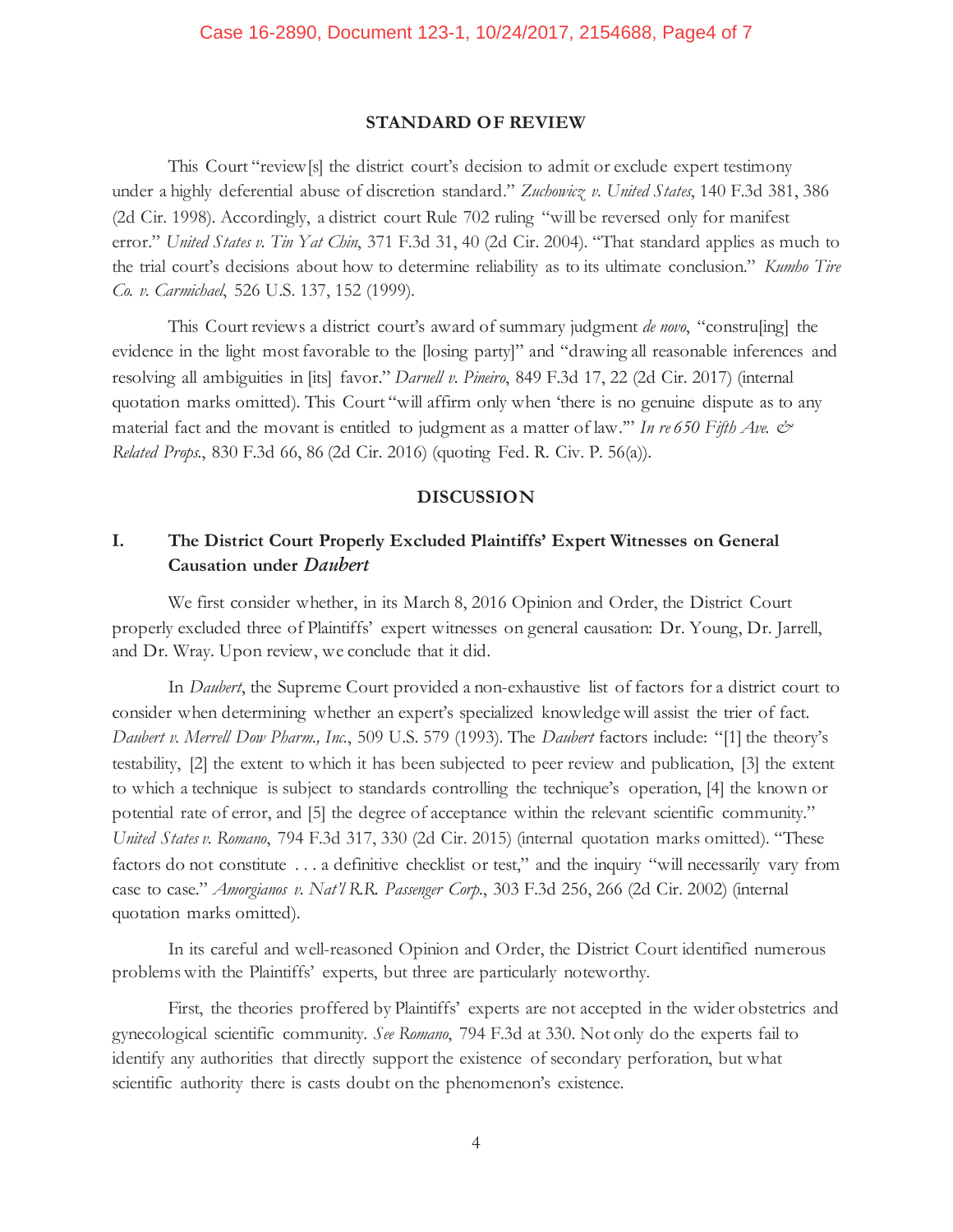#### Case 16-2890, Document 123-1, 10/24/2017, 2154688, Page5 of 7

Second, the experts lacked pre-litigation expertise in the phenomenon of secondary perforation and developed their theories for the purposes of this litigation. See Washburn v. Merck & *Co.*, 213 F.3d 627 (2d Cir. 2000) (summary order). For instance, Dr. Young had no specialized expertise in Mirena or uterine perforation before this litigation. Dr. Jarrell had no previous experience with IUDs or hormonal contraception. And Dr. Wray had not even heard of secondary perforation before consulting in the litigation.

Third, finding no direct support in the literature for secondary perforation and having conducted no prior research on the subject, the experts all assumed the existence of the very phenomenon in dispute and then hypothesized how it could occur. Plaintiffs argue that this is no different than "the engineering expert in *Kuhmo* [*Tire Co. v. Carmichael*, 526 U.S. 137 (1999) being] asked to determine the mechanism that caused the tire to blow." Plaintiffs' Opening Br. at 34 n.11. But in *Kuhmo* there was no dispute about *whether* the tire had blown, only how it happened. *See Kuhmo*, 526 U.S. at 142 ("On July 6, 1993, the right rear tire of a minivan driven by Patrick Carmichael blew out."). Here, by contrast, the parties dispute whether secondary perforation has ever occurred. The experts thus begged the very question they were trying to answer.

In short, we conclude that the District Court properly excluded Plaintiffs' expert testimony for substantially the reasons provided in its March 8, 2016 Opinion and Order.

#### **II. The District Court Properly Granted Summary Judgment to Defendant Bayer**

Having concluded that the District Court properly excluded Plaintiffs' witnesses on general causation, we next turn to whether the District Court correctly granted summary judgment in favor of Defendant Bayer. We conclude that it did.

As a preliminary matter, state law controls on the question of what evidence is necessary to prove an element of a state law claim, such as general causation. *See Amorgianos v. Nat'l R.R. Passenger Corp.*, 303 F.3d 256, 268 (2d Cir. 2002); *see also* 29 Charles Alan Wright & Victor James Gold, Federal Practice & Procedure: Evidence § 6263 (2d ed.) ("[S]tate law controls where it makes a precondition to recovery in a medical-malpractice action the proffer of expert testimony to prove an element of the substantive-law claim, such as standard of care or causation.").

The District Court determined that all fifty states typically require expert testimony to prove causation where the causal relationship is outside the common knowledge of lay jurors. *See In re Lipitor Mktg., Sales Practices & Prod. Liab. Litig.*, 227 F. Supp. 3d 452, 469–77 (D.S.C. 2017) (surveying all States and U.S. territories); *see also Barnes v. Anderson*, 202 F.3d 150, 159 (2d Cir. 1999) ("Expert medical opinion evidence is usually required to show the cause of an injury or disease because the medical effect on the human system of the infliction of injuries is generally not within the sphere of the common knowledge of the lay person." (internal alterations and quotation marks omitted)). And Plaintiffs have not identified any state that does not require expert testimony in the circumstances at issue here. Nevertheless, Plaintiffs identify dicta from several cases suggesting that party admissions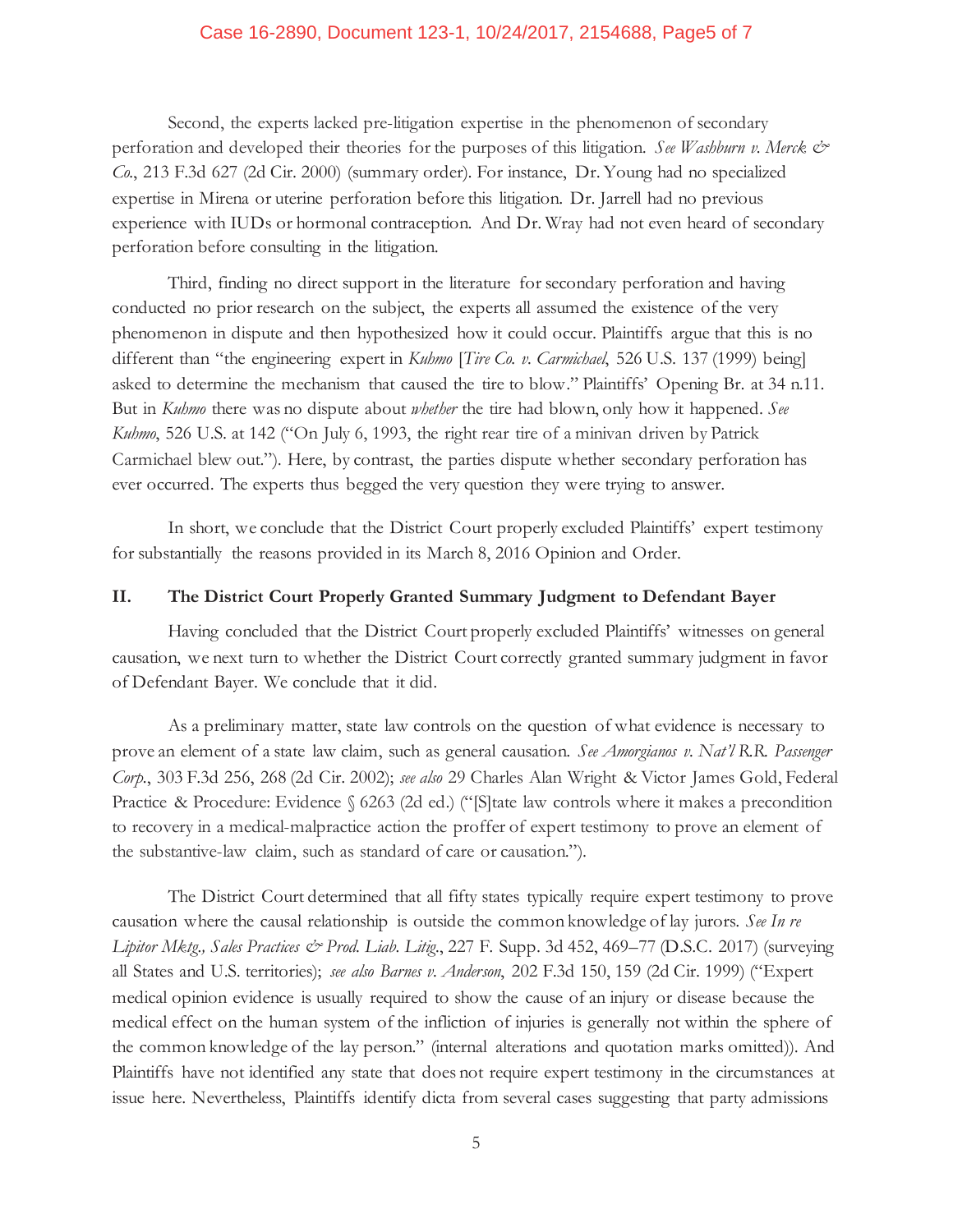### Case 16-2890, Document 123-1, 10/24/2017, 2154688, Page6 of 7

can sometimes substitute for expert testimony on general causation. *See* Plaintiffs' Opening Br. at 48–51.

We need not reach the question of whether party admissions could ever substitute for expert testimony. Assuming *arguendo* that they could, the putative admissions proffered by Plaintiffs are simply not enough to establish general causation. As the District Court correctly found, no reasonable juror could find general causation more likely than not based on the Plaintiffs' admissible evidence.

**Employee emails.** The Plaintiffs first proffer three short excerpts from emails authored by Bayer employees that purportedly "admit" that secondary perforation can occur. Plaintiffs' Opening Br. at 7–9. But as Bayer notes and Plaintiffs do not contest, these excerpts were from emails in which the employees reported, without necessarily endorsing, adverse event reports. Bayer Br. at 55. Moreover, adverse event reports are anecdotal, and thus of very limited probative value. *See Glastetter v. Novartis Pharm. Corp.*, 252 F.3d 986, 989–90 (8th Cir. 2001); *In re Fosamax Prod. Liab. Litig.*, 645 F. Supp. 2d 164, 184 (S.D.N.Y. 2009). The District Court therefore properly concluded that a reasonable jury could not rely upon the email excerpts to find general causation.

**PowerPoint Presentation.** Plaintiffs also argue that one sentence from a 2008 Bayer lunchtime PowerPoint presentation slide proved general causation of secondary perforation. That sentence read: "Migration into the abdomen (spontaneous perforation unrelated to insertion) can occur." Plaintiffs' Opening Br. at 9. We do not know the context in which this slide was presented, let alone what was said at the meeting. Nor does the sentence supply the jury with knowledge of the causes of secondary perforation. As such, the District Court correctly found that it cannot be a substitute for expert testimony.

**Costales Testimony.** Plaintiffs further note that in 2013, Dr. Costales, Bayer's Global Medical Expert, Women's Healthcare, testified that "a perforation happening unrelated to insertion, rare as it may be, . . . could happen." Plaintiffs' Opening Br. at 9. However, acknowledgement of the possibility of causation does not establish that causation is more likely than not, as the District Court correctly found.

**2014 Label Change.** Finally, Plaintiffs contend that the 2014 changes Bayer made to the Mirena label constitute proof of general causation. In 2014, Bayer changed the Mirena label to read: "Perforation (total or partial, including penetration/embedment of Mirena in the uterine wall or cervix) may occur most often during insertion, although the perforation may not be detected until sometime later." As the District Court incisively observed, the grammatical structure of this label is cryptic at best, and at most suggests the hypothetical possibility of secondary performation. It therefore cannot substitute for expert testimony.

In sum, we conclude that the District Court properly granted Defendant's motion for summary judgment for substantially the reasons provided in its July 28, 2016 Opinion and Order.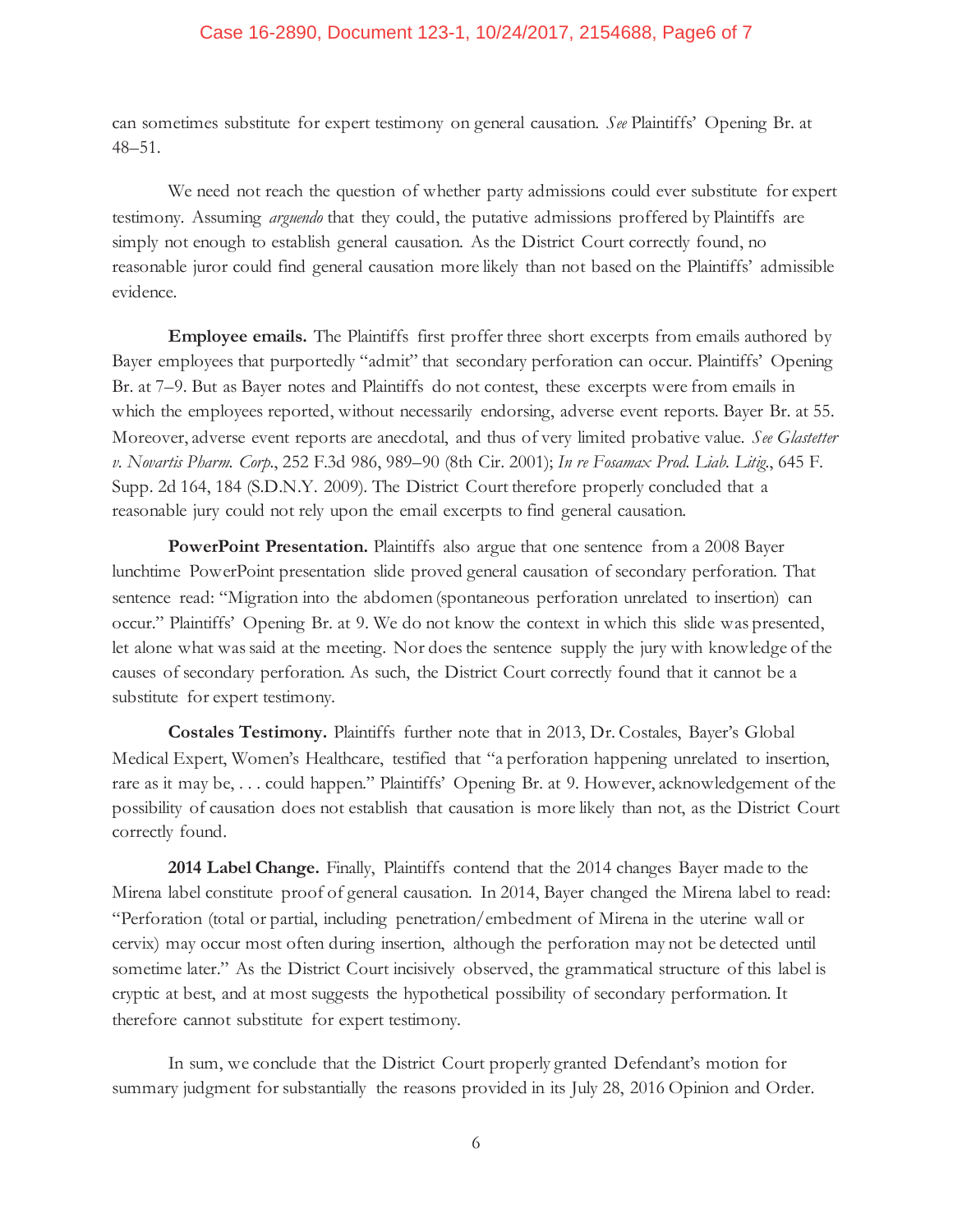# Case 16-2890, Document 123-1, 10/24/2017, 2154688, Page7 of 7

## **CONCLUSION**

We have reviewed all of the arguments raised by Plaintiffs on appeal and find them to be without merit. For the foregoing reasons, we **AFFIRM** the July 29, 2016 judgment of the District Court.

> FOR THE COURT: Catherine O'Hagan Wolfe, Clerk

**FD STA** ECONO Y<br>Stilopauli Dolfe **SECOND** Catherine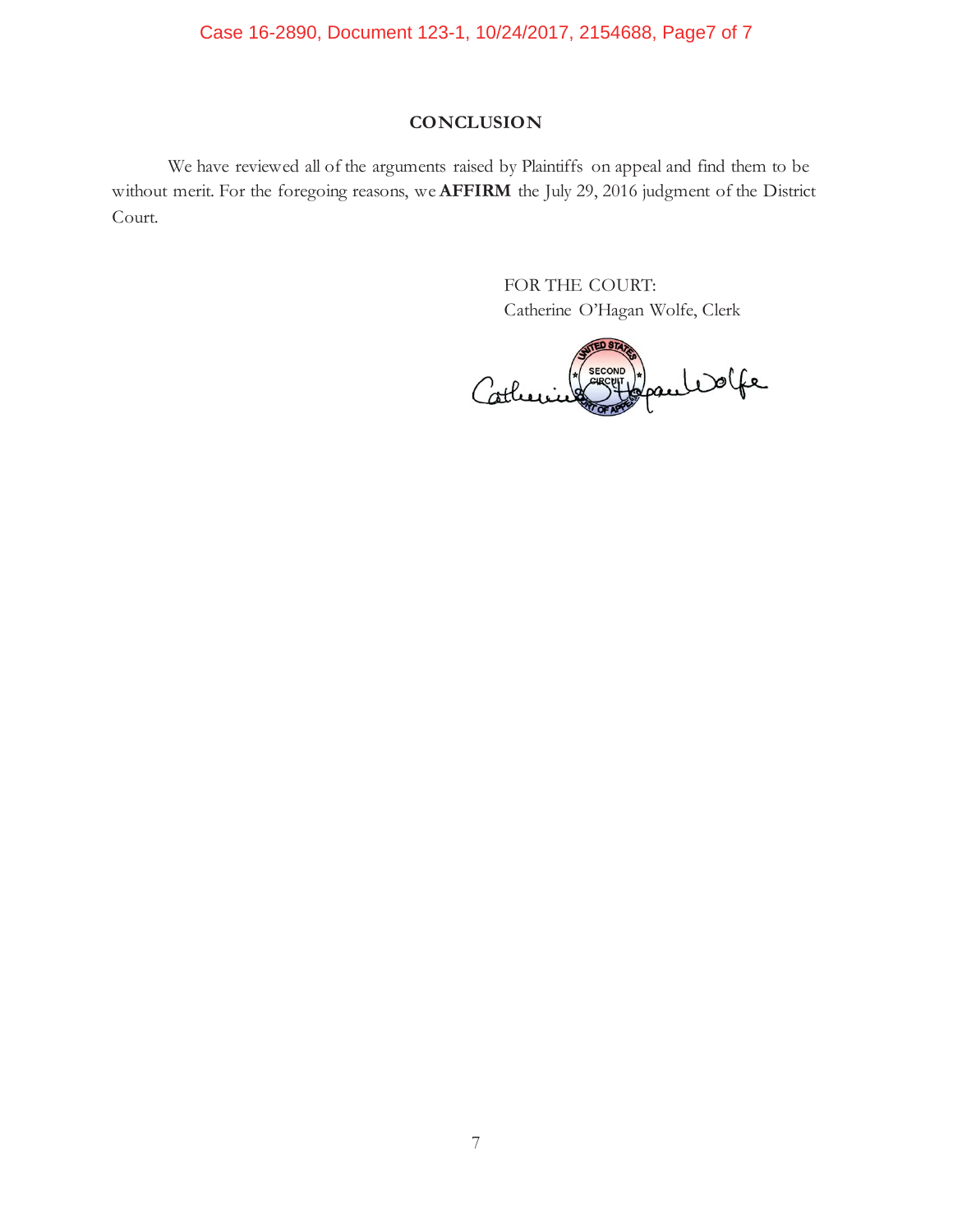**United States Court of Appeals for the Second Circuit Thurgood Marshall U.S. Courthouse 40 Foley Square New York, NY 10007**

## **ROBERT A. KATZMANN CHIEF JUDGE**

Date: October 24, 2017 Docket #: 16-2890cv Short Title: In Re: Mirena IUD Products

**CATHERINE O'HAGAN WOLFE CLERK OF COURT** DC Docket #: 13-mc-2434 DC Court: SDNY (WHITE PLAINS)DC Docket #: 13-md-2434 DC Court: SDNY (WHITE PLAINS) DC Judge: Seibel DC Judge: Smith

# **BILL OF COSTS INSTRUCTIONS**

The requirements for filing a bill of costs are set forth in FRAP 39. A form for filing a bill of costs is on the Court's website.

The bill of costs must:

- \* be filed within 14 days after the entry of judgment;
- \* be verified;
- \* be served on all adversaries;
- \* not include charges for postage, delivery, service, overtime and the filers edits;
- \* identify the number of copies which comprise the printer's unit;
- \* include the printer's bills, which must state the minimum charge per printer's unit for a page, a cover, foot lines by the line, and an index and table of cases by the page;
- state only the number of necessary copies inserted in enclosed form;
- \* state actual costs at rates not higher than those generally charged for printing services in New York, New York; excessive charges are subject to reduction;
- \* be filed via CM/ECF or if counsel is exempted with the original and two copies.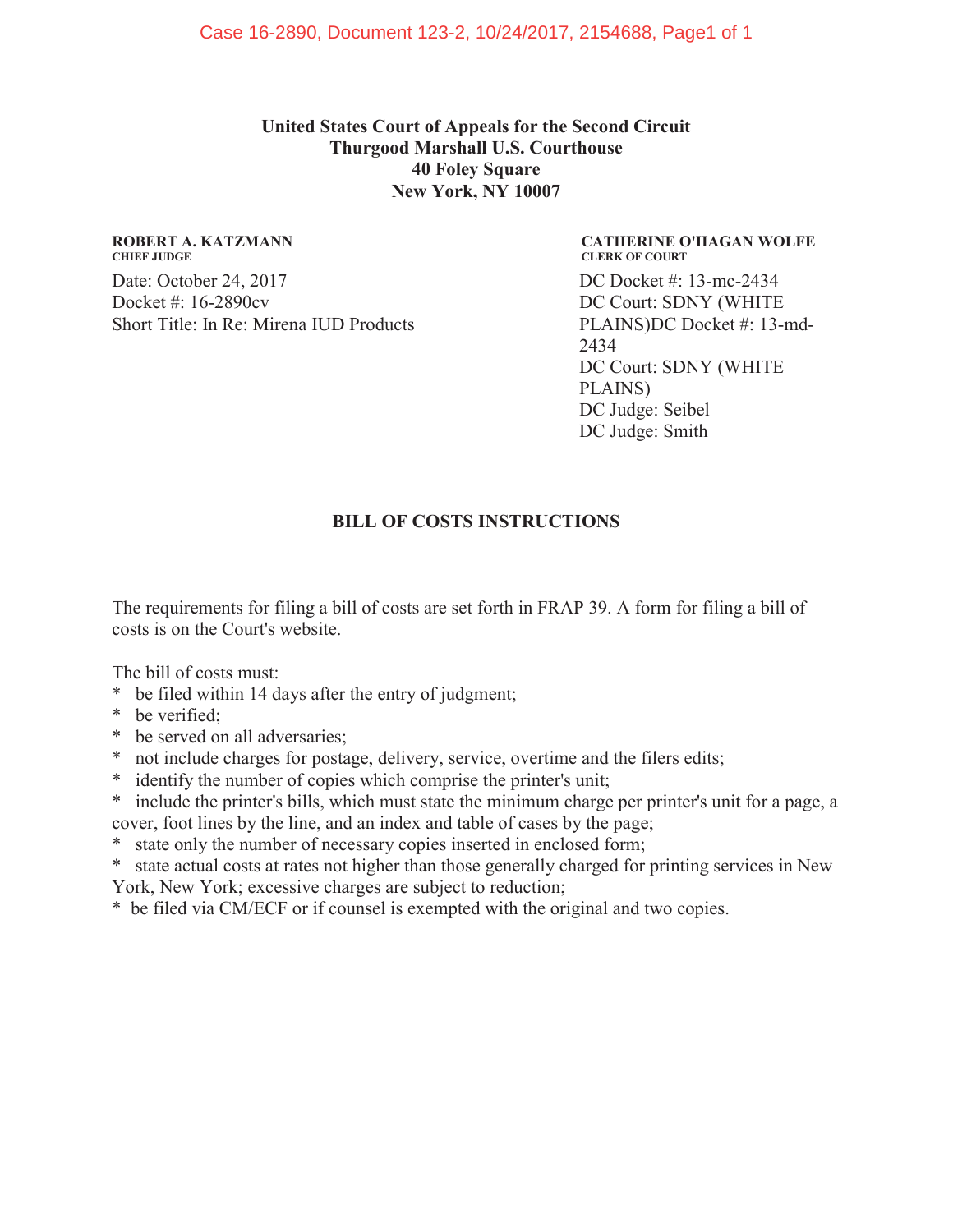**United States Court of Appeals for the Second Circuit Thurgood Marshall U.S. Courthouse 40 Foley Square New York, NY 10007**

## **ROBERT A. KATZMANN CHIEF JUDGE** Date: October 24, 2017 Docket #: 16-2890cv Short Title: In Re: Mirena IUD Products

**CATHERINE O'HAGAN WOLFE CLERK OF COURT** DC Docket #: 13-mc-2434 DC Court: SDNY (WHITE PLAINS)DC Docket #: 13-md-2434 DC Court: SDNY (WHITE PLAINS) DC Judge: Seibel DC Judge: Smith

# **VERIFIED ITEMIZED BILL OF COSTS**

Counsel for

| respectfully submits, pursuant to FRAP 39 (c) the within bill of costs and requests the Clerk to |  |
|--------------------------------------------------------------------------------------------------|--|
| prepare an itemized statement of costs taxed against the                                         |  |

and in favor of

for insertion in the mandate.

Costs of printing appendix (necessary copies \_\_\_\_\_\_\_\_\_\_\_\_\_\_ ) \_\_\_\_\_\_\_\_\_\_\_\_\_\_\_\_\_\_\_\_\_

Costs of printing brief (necessary copies \_\_\_\_\_\_\_\_\_\_\_\_\_\_ \_\_\_\_) \_\_\_\_\_\_\_\_\_\_\_\_\_\_\_\_\_\_\_\_\_

Costs of printing reply brief (necessary copies \_\_\_\_\_\_\_\_\_\_\_\_\_\_\_\_\_\_\_\_\_\_\_\_\_\_\_\_\_\_\_\_

# **(VERIFICATION HERE)**